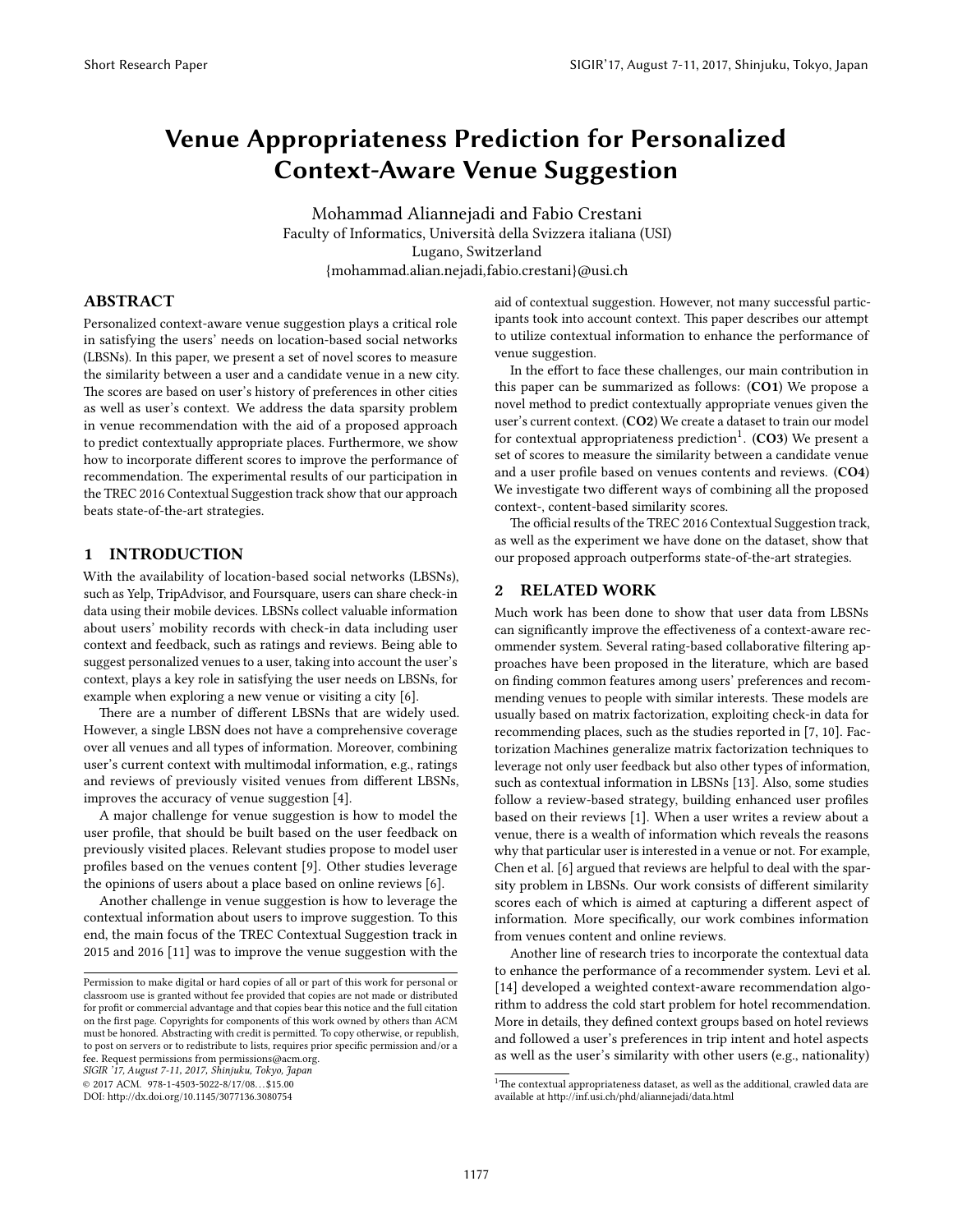to recommend hotels. Other works focused more on time as context [\[9,](#page-3-2) [18\]](#page-3-9). Yuan et al. [\[18\]](#page-3-9) proposed a time-aware collaborative filtering approach. More specifically, their proposed approach recommended venues to users at a specific time of the day by mining historical check-ins of users in LBSNs. Deveaud et al. [\[9\]](#page-3-2) modeled venues popularity in the immediate future utilizing time series. They leveraged the model to make time-aware venue recommendation to users. The limitation in such line of works is that they only consider time and location as the context, whereas in our work we also take into account other aspects of context. Our work distinguishes itself from these approaches by considering not only time and location but also other contextual dimensions.

The TREC Contextual Suggestion track [\[11\]](#page-3-3) aimed to encourage the research on context-aware venue recommendation. In fact, the task was to produce a ranked list of venue suggestions for each user in a new city, given the user's context and history of preferences in 1-2 other cities. The contextual dimensions were the duration of the trip, the season in which the trip takes place, the type of the trip (i.e., business, holiday, and other), and the type of group with whom the user is traveling (i.e., alone, friends, etc.). These contextual dimensions were introduced in the track in 2015. Since then, among the top runs, few approaches were trying to leverage such information. Yang and Fang [\[17\]](#page-3-10) introduced some handcrafted rules for filtering venues based on their appropriateness to a user's current context. As they showed in their paper, applying such filters degrades the performance of the system. Hence, we conclude that contextual appropriateness is not a simple case of using some deterministic rules to filter venues.

Manotumruksa et al. [\[15\]](#page-3-11) proposed a set of categorical, temporal, and term-based features to train a set of classifiers to predict contextual appropriateness of venues. We believe that such features are very specific to their dataset and problem and not all of them can be generalized to similar problems. Moreover, similar to our work, they collected the classification dataset using crowdsourcing, however, since they asked the workers to assess the appropriateness of a specific venue to a particular user context, this could result in biased assessments. In contrast, we make sure that the assessments are not biased and our crowdsourced collection is general enough to be used in other similar problems.

# <span id="page-1-2"></span>3 CONTEXTUAL APPROPRIATENESS PREDICTION

In this section, we first define the problem of predicting the contextual appropriateness of venues. We then present the set of features on which we train a classifier to predict the appropriate places. Finally, we describe the collection we used to train the classifier.

# <span id="page-1-0"></span>3.1 Problem Definition

Given a set of venues  $V = \{v_1, \ldots, v_n\}$  and contextual information  $C_x = \{cx_1, \ldots, cx_m\}$ , the task is to predict if a venue  $v_i \in V$  is appropriate to be visited by a user with context  $C_x$ . Contextual information expresses user's requirements or preferences and is limited to 3 of those introduced in TREC 2015 Contextual Suggestion track: Trip type (business, holiday, other), Trip duration (night out, day trip, weekend trip, longer) and Group type (alone, friends, family, other). Group type expresses the type of group user prefers

to go out with, while trip duration indicates how long the trip will last. We formulate the problem as a binary classification problem. Given a venue  $v_i$  and the set of its corresponding categories  $C_{v_i} = \{c_1, \ldots, c_k\}$ , we consider each category  $c_j \in C_{v_i}$  and the aforementioned contextual dimensions as features for classification aforementioned contextual dimensions as features for classification. The classifier predicts whether the venue category is appropriate to be visited or not.

## <span id="page-1-1"></span>3.2 Contextual Features

In this section, we discuss the contextual features we used to train a classifier to predict contextual appropriateness of venues. As features, we consider the appropriateness of each contextual dimension to a venue category. For example, assume we have a venue with category *nightlife-spot*, and we want to see if it is appropriate for an example context: trip type: holiday, group type: family, trip duration: weekend. We take the degree of appropriateness of the venue category with each of the contextual dimensions as features. Let  $F_{\text{app}}(cat, ext)$  be a function returning the degree of appropriateness of a venue category, cat, to a contextual dimension, cxt, ranging from  $-1$  to  $+1$ .  $F_{app}(cat, ext) = -1$  indicates that a venue with category *cat* is absolutely inappropriate to be visited by a user with context *cxt*, whereas  $F_{app}(cat, ext) = +1$  indicates it is absolutely appropriate. Therefore, the features in this example would be:  $F<sub>app</sub>$ (nightlife-spot, holiday-trip),  $F<sub>app</sub>$ (nightlife-spot, with-family), and  $F_{\rm app}$ (nightlife-spot, weekend-trip).

Determining such features may seem intuitive, however, we argue that in many cases determining the output of function  $F_{app}(cat,$  $cxt$ ) can be very challenging. For instance, in the previous example, the features can be defined intuitively. On the other hand, defining such features is not as intuitive as other ones:  $F_{\rm app}$  (office, with -friends),  $F_{app}$ (food-and-drink-shop, business-trip), or  $F_{app}$ (stadium, night-out-trip). Based on this observation, we classify the features into two classes: objective and subjective. As the terms suggest, objective features are those that are easily determined and are more objective. Therefore, they can influence a user's decision of visiting a venue or not. As in the previous example, supposedly, going to a nightlife spot with a family is not appropriate; hence, the user would not go to a nightlife spot even though he/she might like nightlife spots in general. Therefore, objective features have a direct impact on users' decisions. Subjective features, in contrast, are less discriminative for they depend on each user's opinion and personal preferences.

In the effort to classify the features into objective and subjective and determine the degree of their objectivity/subjectivity, we designed a crowdsourcing task. In the task, we asked the workers to assess the features. More in detail, we showed them a venue category and a context dimension (e.g.,  $cat =$  nightlife spot and  $cxt =$ Group type: Family) and asked them to assess whether the pair is appropriate or not. We assigned at least five assessors for each category-context pair. The outcome of the task was very interesting since we observed that the workers agreed on one answer when the task was objective, whereas they could not agree on subjective tasks. In this context, those pairs with high agreement rate between the assessors could be considered as objective, while those lacking assessors agreement could be seen as subjective. Table [1](#page-2-0) lists some subjective and objective features in our dataset.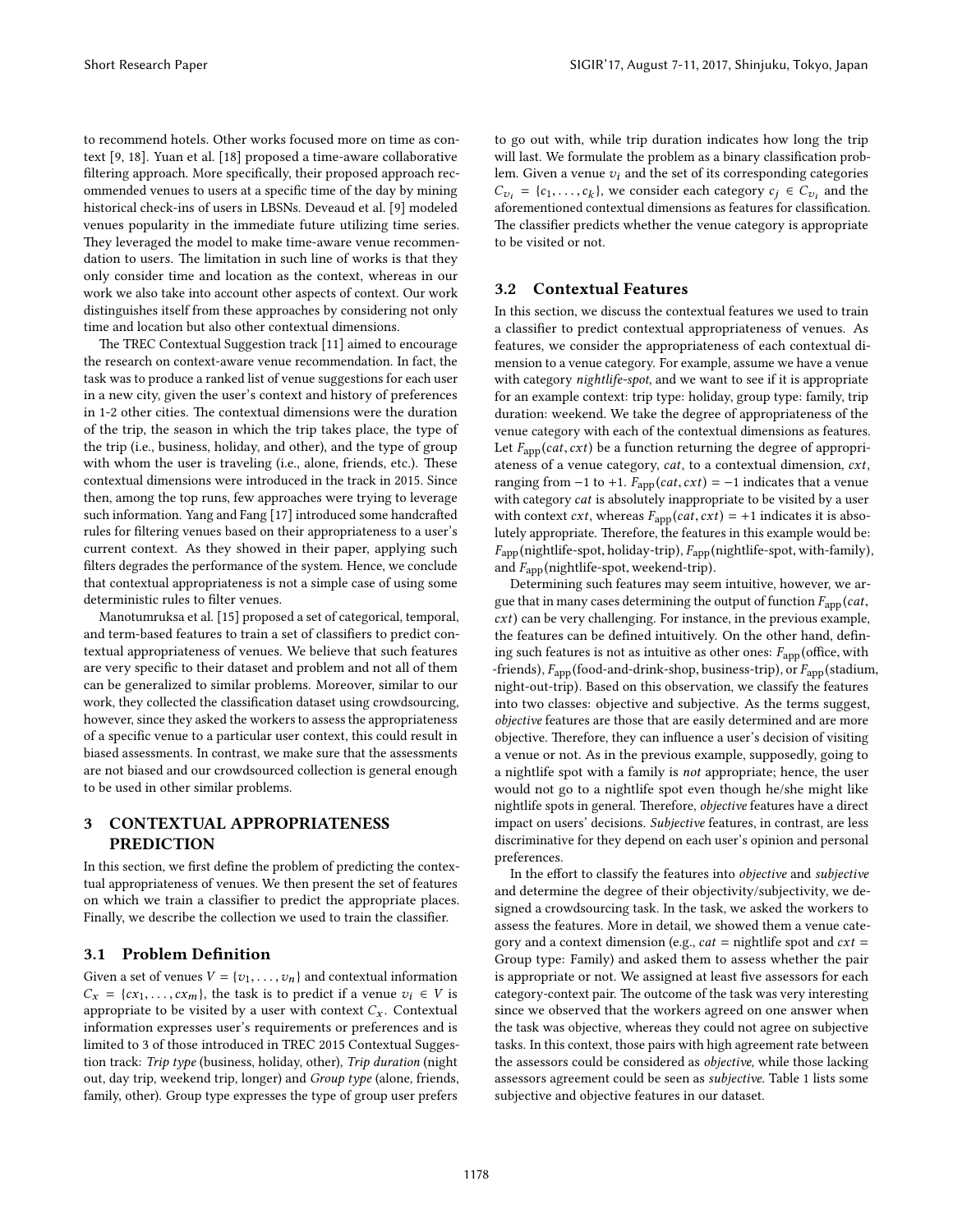Table 1: Example contextual features

<span id="page-2-0"></span>

| Category       | Context                | $F_{\rm app}(cat, cxt)$ |  |
|----------------|------------------------|-------------------------|--|
| Beach          | Trip type: Holiday     | $+1$                    |  |
| Zoo            | Trip type: Business    | $-1$                    |  |
| Museum         | Trip type: Business    | $-0.66$                 |  |
| Pet Store      | Trip duration: Weekend | $-0.18$                 |  |
| Medical Center | Trip type: Other       | 0.0                     |  |

As we can see in Table [1,](#page-2-0) the lower rows are more subjective pairs, in fact, we assign the 0.0 score to the last row. As we discussed earlier, we cannot determine if a venue is appropriate based on such subjective features and therefore we treat them as neutral. We computed the contextual features for all pairs of 11 contextual dimensions and the 177 most frequent categories of Foursquare category tree<sup>[2](#page-2-1)</sup>. Overall we generated 1947 contextual features, leading to 11487 judgments. In fact, this dataset is general enough to be applied to other venue recommendation collections since it considers only place categories, including the most frequent category-context pairs. More details can be found in [\[3\]](#page-3-12).

#### 3.3 Training the Classifier

As described in Section [3.1,](#page-1-0) we formulate the problem of contextual appropriateness of venues as a binary classification. We described the features that we use in the classifier in Section [3.2.](#page-1-1) In this section, we describe how we created the training dataset to train the classifier using the features we created. As training set, we randomly picked 10% of the data from TREC 2016 dataset. To annotate the data, we created another crowdsourcing task in which we asked workers to assess if a category (e.g. Bar) is appropriate to be visited by a user with a specific context (e.g. Holiday, Friends, Weekend). We assigned at least three workers to assess each row in the dataset. Each row was considered appropriate only if at least two of the three assessors agreed on it [\[3\]](#page-3-12). Therefore, we trained the contextual appropriateness classifier on 10% of the data from TREC 2016 to predict the rest. As classifier, we trained some widely used classifier, but since we got the best results using Support Vector Machines (SVM) [\[8\]](#page-3-13), we only report the results of this classifier in this work due to space limitations.

## 4 CONTEXT-AWARE VENUE SUGGESTION

In this section, we describe our approach of combining contextbased and user-based similarity scores to produce a ranked list of venues which fits users' preference and context.

**Context-Base Score.** As context-based score (denoted as  $S_{cxt}^F$ ), consider the value of SVM decision function described in Secwe consider the value of SVM decision function described in Section [3.](#page-1-2) If a venue has more than one category, we will run the classification against each category. Then, we consider the minimum value of the decision functions as the context-based similarity score because we observed whenever there are some venue categories from which one is not appropriate to the user's context, it acts as a barrier and leads to the inappropriateness of the venue.

Frequency-Based Scores. The other set of scores is based on the frequencies of venue categories and taste tags. We first explain how to calculate the score for venue categories. The score for tags is calculated analogously. Given a user  $u$  and a her history of rated venues,  $h_u = \{v_1, \ldots, v_n\}$ , to each venue is assigned a list of categories  $C(v_i) = \{c_1, \ldots, c_k\}$ . We define the category index of a user as follows: user as follows:

<span id="page-2-2"></span>Definition 4.1. A Category Index consists of categories of venues a user has visited and their normalized frequency in a particular user's profile. The category f requency (cf) is divided into two sub-frequencies: *positive* category frequency, denoted as cf<sup>+</sup>, and negative category frequency, denoted as cf<sup>-</sup>, representing the normalized frequency of a specific category positively rated and negatively rate by the user, respectively.

Given a user  $u$  and a candidate venue  $v$ , the category-based similarity score  $S_{cat}(u, v)$  between them is calculated as follows:

<span id="page-2-3"></span>
$$
S_{cat}(u,v) = \sum_{c_i \in C(v)} cf_u^+(c_i) - cf_u^-(c_i).
$$
 (1)

We calculated the category similarity score from two sources of information, namely, Foursquare  $(S_{cat}^t)$  and Yelp  $(S_{cat}^t)$ .<br> **Venue Tags Score**. As another frequency-based sco

Venue Tags Score. As another frequency-based score, we in-dex the venue taste tags from Foursquare following Definition [4.1.](#page-2-2) Venue taste tags are the most salient words extracted from the users' reviews. We leveraged them to have a crisper description of the places and improve our suggestions. The tag similarity score is then calculated similarly to Equation [1.](#page-2-3)

Review-Based Score. A further score uses the reviews to understand the motivation of the user behind a positive or negative rate. Indeed, modeling a user solely on venue's content is very general and does not allow to understand the reasons why the user enjoyed or disliked a venue. Our intuition is that a user's opinion regarding an attraction could be learned based on the opinions of other users who gave the same or similar rating to the same attraction [\[1\]](#page-3-7). We created two TF-IDF indexes of reviews per user of venues a user has visited per user: 1) positive review index containing only positively rated reviews of venues that a particular user likes, 2) negative review index containing only negatively rated reviews of places that a particular user does not like. For each user, we trained a binary classifier considering the positive and negative review indexes as positive and negative training examples, respectively<sup>[3](#page-2-4)</sup>. As classifier, we used SVM with linear kernel and consider the value of the SVM's decision function as the score since it gives us an idea on how close and relevant a venue is to a user profile $^4$  $^4$ . We used the reviews from Yelp for this score and refer to it as  $S_{rev}^Y$ .<br>Venue

Venue Ranking. We investigated two possible methods of combining these similarity scores: linear interpolation and learning to rank. Linear interpolation is an effective yet simple way of combining multiple scores into one. We linearly combined all the similarity scores into one [\[2\]](#page-3-14). We also adopted learning to rank techniques as they have proved to be effective in similar problems [\[4\]](#page-3-1). We

<span id="page-2-1"></span> $2$ https://developer.foursquare.com/categorytree

<span id="page-2-4"></span> ${}^{3}\mathrm{An}$  alternative to binary classification would be a regression model, but we believe it is inappropriate since when users read online reviews, they make their minds by taking a binary decision (like/dislike).

<span id="page-2-5"></span><sup>&</sup>lt;sup>4</sup>Note that we used other well known classifier but do not report the results due to space limitation.